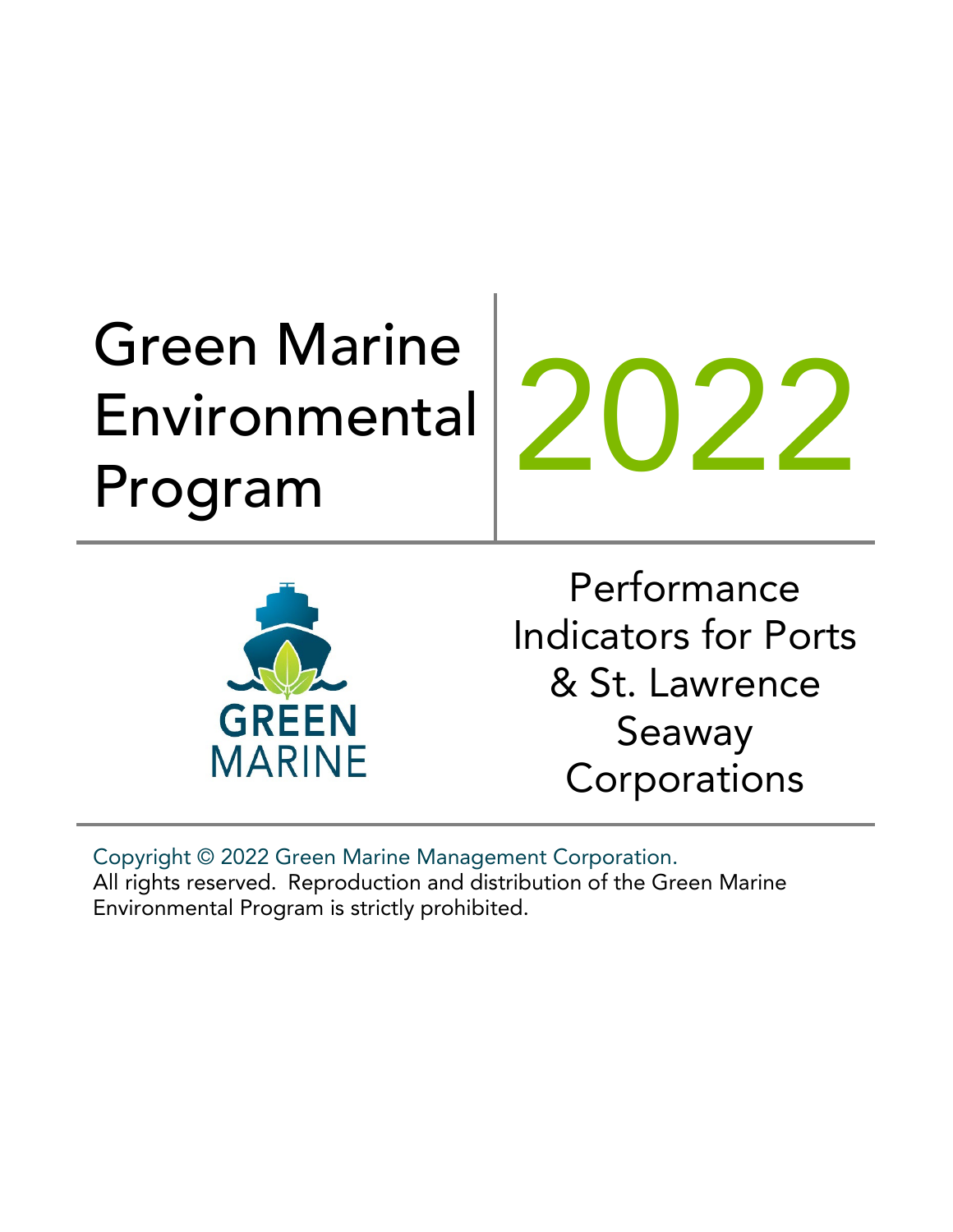# Table of contents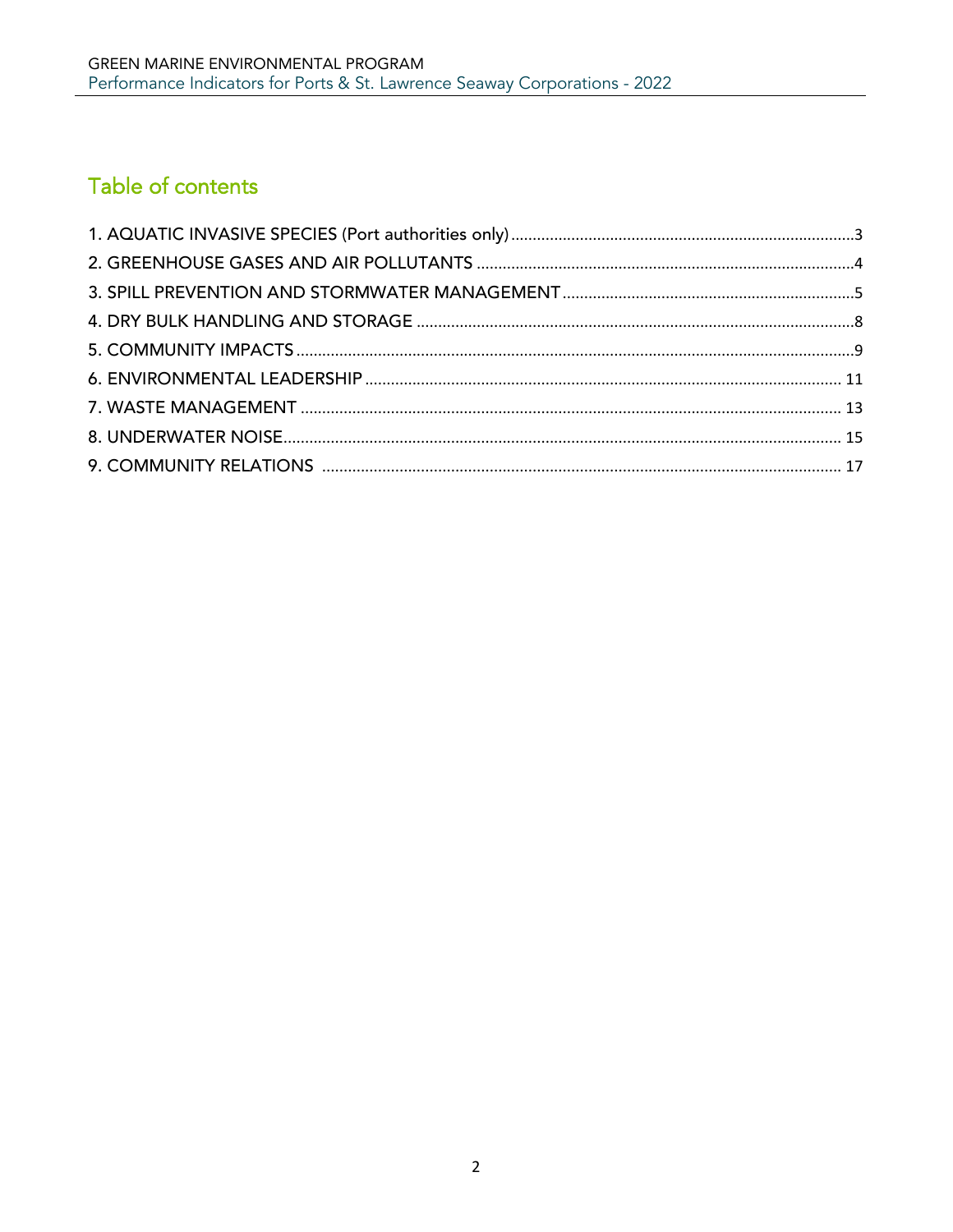# <span id="page-2-0"></span>1. AQUATIC INVASIVE SPECIES (Port authorities only)

- **OBJECTIVE:** Reduce the risk of introducing and propagating aquatic invasive organisms and pathogens associated with ballast water discharges and biofouling.
- **NOTE:** These practices are not part of a performance indicator, and participants are therefore not required to link their performance with any particular level.

# **CRITERION 1**

1.1 Support scientific research and analysis of selected samplings on port territory. Note: Although such sampling does not have to be completed to fulfill this criterion, the port must have a policy of allowing researchers on its premises for sampling purposes.

# **CRITERION 2**

1.2 Launch a registry of invasive species found on port territory, to be conducted in collaboration with the government organization carrying out sampling activities.

Note: The Green Marine Secretariat will inform participants of the steps to be taken in this respect once the necessary collaboration agreements have been concluded with the appropriate government authorities.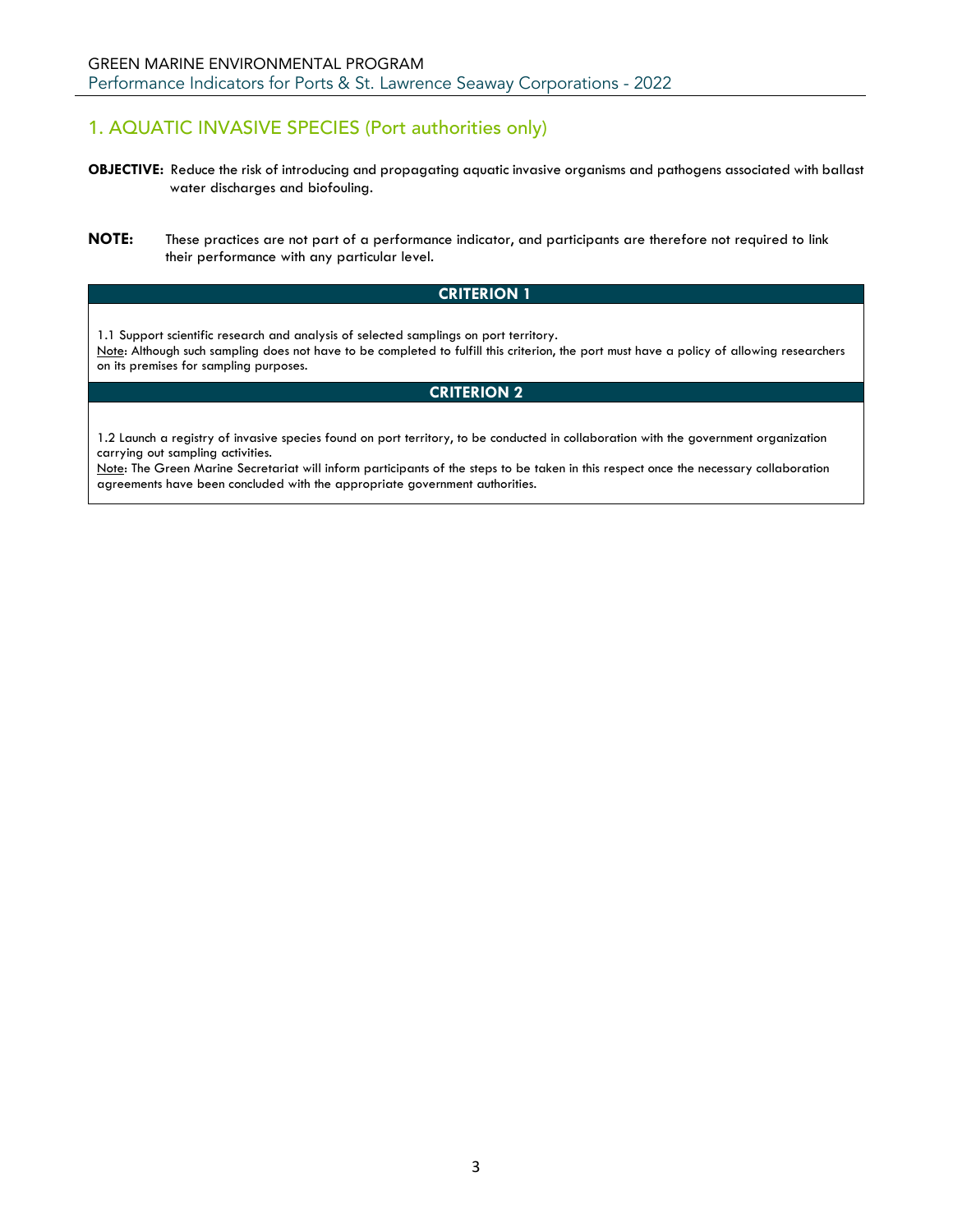# <span id="page-3-0"></span>2. GREENHOUSE GASES AND AIR POLLUTANTS

# **OBJECTIVE:** Reduce greenhouse gas (GHG) and air pollutant emissions.

| LEVEL 1                                                                                                                                                                                                     |
|-------------------------------------------------------------------------------------------------------------------------------------------------------------------------------------------------------------|
| Monitoring of regulations                                                                                                                                                                                   |
| LEVEL 2                                                                                                                                                                                                     |
| 2.1 Implement policies and communications that discourage idling of vehicles powered by Internal Combustion Engines. Include, at<br>minimum, the participant's own road, off-road, and unlicensed vehicles. |
| 2.2 Promote sustainable transportation practices by employees.<br>Examples: Incentives for public transport and carpooling, reorganization of business travel, installation of bicycle racks, etc.          |
| 2.3 Implement measures to reduce truck congestion and idling.                                                                                                                                               |
| Ports only:<br>2.4 Implement policies and communications that inform or, when necessary, issue warnings to ships that emit excessive amounts of smoke.                                                      |
| LEVEL <sub>3</sub>                                                                                                                                                                                          |
| 3.1 Complete an annual report on GHG emissions.<br>Note: Include Scope 1 at minimum, and Scope 2 is recommended, as defined by the GHG Reporting Protocol. See Annex 1-A.                                   |

#### **AND fulfill one of the following two criteria:**

3.2 Within the last 5 years, complete a detailed inventory for all Port and terminal operator owned, leased, and operated fleets, such as vehicle, off-road, and locomotives.

Note: Include equipment's model year and engine's model year and/or emissions standard/tier, if available. Other data requirements may include hp and annual hours of operation.

## **OR**

3.3 Implement a program to transition to lower emission equipment through cleaner fuels, engine repowers, or equipment replacements. This can be through direct incentives, rebates, or coordination of outside funding sources.

## **LEVEL 4**

4.1 Complete a port-wide inventory of GHGs and air pollutants emitted from all sectors: marine vessels (ocean going and harbour craft), cargo handling equipment, rail, truck, and administrative within the last 5 years. Inventory should include key GHGs: CO2, CH4, and N2O and criteria air pollutants, such as NOx, SOx, VOC, and PM.

Note: Participants that are in nonattainment areas or that have potential "hotspots" should place a priority on an inventory of their relevant criteria air pollutants. Criteria air pollutants refer to those reported in Environment Canada's National Pollutant Release Inventory (NPRI) or U.S. EPA's National Emissions Inventory (NEI).

4.2 Adopt a performance plan for air emissions resulting directly from the participant's activities. In the plan, define reduction measures and establish reduction targets.

Note: See Annex 1-B.

## **LEVEL 5**

5.1 Publicly disclose GHG and air pollutants reduction targets and timeframe. Demonstrate continual reduction of the participant's direct GHG emissions (in intensity).

Note: Each participant defines its own baseline year for measuring continual improvement.

5.2 Achieve an annual average reduction in GHG intensity of ≥1% based on the inventory (criterion 4.1).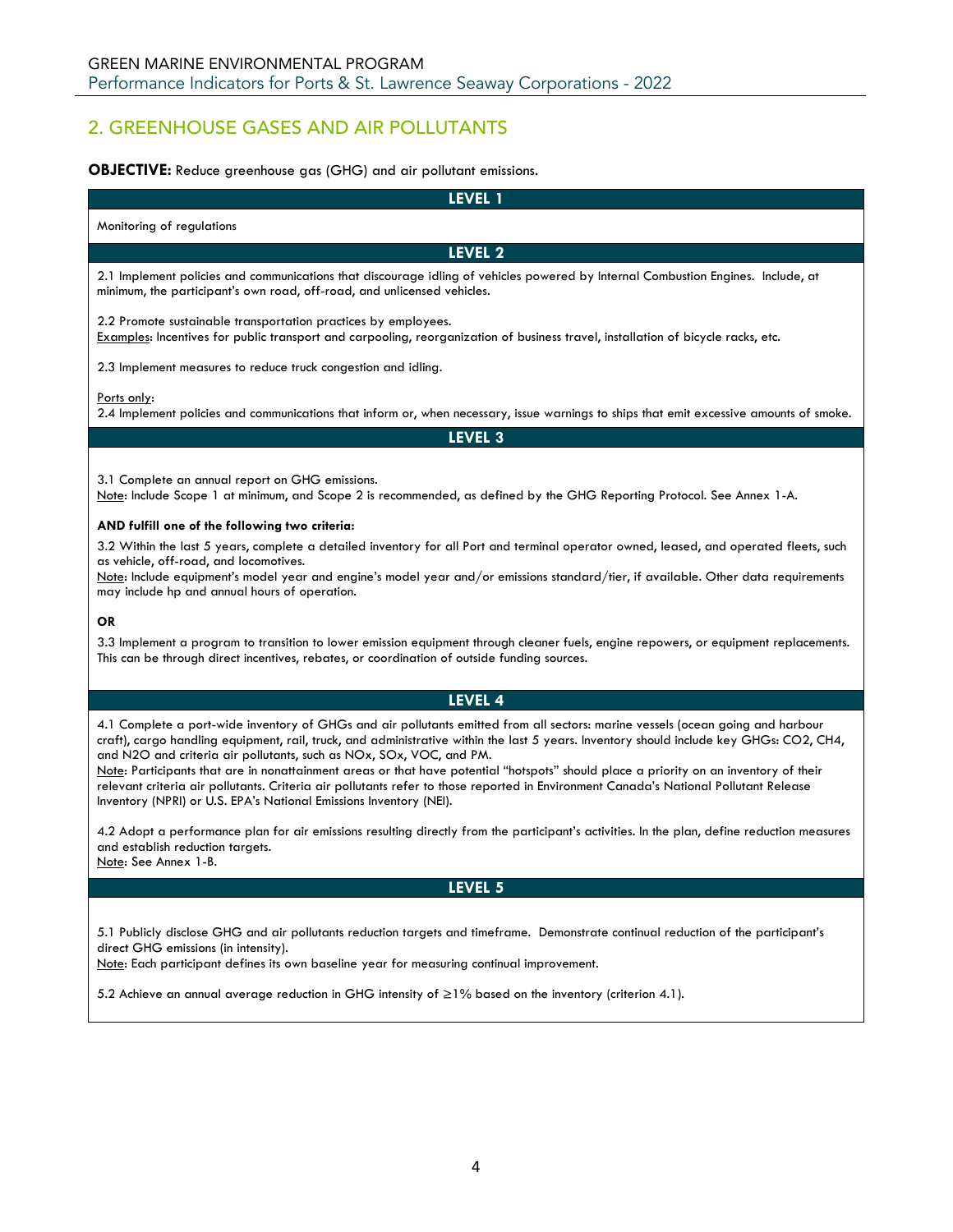# <span id="page-4-0"></span>3. SPILL PREVENTION AND STORMWATER MANAGEMENT

**OBJECTIVE:** Prevent spills and leaks of pollutants and manage stormwater to minimize contamination into the environment (water and land).

**NOTE:** The term 'location', as mentioned in levels 4 and 5 for criteria related to stormwater management, refers to any given delimitated area on the participant's owned or leased property where stormwater can potentially be contaminated based on activities and operations and/or known data (as identified in the Water and Land Pollution Prevention Plan under criterion 3.2). A location could also be outside the participant's owned or leased property in some specific cases (e.g. in the context of regional stormwater management compensation projects).

Monitoring of regulations

**LEVEL 1 LEVEL 2**

#### Implementation of **at least 60%** of the applicable criteria

2.1 Perform vehicle and machinery fueling, lubrication, and maintenance in an adequately equipped designated area and/or at a minimum distance of 30 m (100 ft) from the water and at a minimum distance of 15 m (50 ft) from a tributary (e.g., catch basin, ditch, storm drains) unless the area is covered by or is part of a permitted and properly operating stormwater management system. If these requirements cannot be met, alternative pollution prevention measures must be taken (e.g., watertight lids, rubber rugs, retention pans).

2.2 In areas draining to surface water, use, inspect and ensure proper maintenance of secondary containment for stationary devices and equipment that can potentially leak or which need to be resupplied periodically (e.g., generating sets, compressors). Use a risk-based approach to determine the adequate volume of each secondary containment to contain anticipated spills or leaks. All employees using such devices and equipment must be aware of the procedure to follow (what to do, who to contact) in case of a spill or leak (e.g., proper signage visibly posted directly on devices and equipment, internal emergency number, annual employee training).

2.3 Implement inspection and maintenance procedures for all devices and equipment (e.g., tanks, generating sets, compressors, landscaping equipment) that could potentially leak liquid contaminants into the environment (e.g., drainage system, natural receiving environment).

2.4 Regularly inspect near shore water and property to identify any illicit discharge. If such a discharge is identified, implement corrective measures as soon as possible to stop contamination from the source or inform the entity responsible or any other relevant entity If the contamination is not under the control of the participant.

2.5 Check for visible sheen on, colour and odour of water collected in secondary containments and excavation pits or extracted from monitoring wells. If there is a doubt about its quality, the water must be sampled, analyzed for contaminants of concern, and managed appropriately or treated prior to being discharged into the environment.

2.6 Always have at key locations a spill kit containing all the necessary material to adequately respond as soon as possible to accidental discharges. Ensure the relevant staff is competent to use these kits (e.g., through appropriate training, annual refresh of response procedures, various information and communication tools) and that any contaminated material is disposed of by an authorized firm.

2.7 Implement good housekeeping practices to ensure surfaces near storm drains, dockside, or other pathways to water are clear of pollutants (e.g., solid wastes, grit, dust, paint or paint residues).

2.8 Prevent the uncontrolled discharge of wash water that could contain oils, chemical products (e.g., detergents, solvents), or residues/suspended solids into the environment via treatment or containment, for example.

**LEVEL 3**

3.1 Implement all applicable best practices of level 2.

3.2 Adopt a Water and Land Pollution Prevention plan that covers all sites that the participant operates on (for terminal operators, this plan must cover all terminals participating in the Green Marine program). Note: See Annex 2-A.

3.3 Keep a record of all accidental discharges of pollutants into the environment that occur on the participant's operated property. Notify tenants of their responsibility to keep records of accidental discharges of pollutants into the environment that occur on their leasehold, and any spill that must be reported by law should also be reported to the port authority.

Optional for 2022

3.4 Keep a registry of all owned and leased fixed, portable, and mobile (e.g., forklifts, mobile cranes) hydraulic equipment operated near the shore. At least for each owned equipment, assess the technical feasibility as well as modernization and maintenance costs of switching from conventional to readily biodegradable, non-toxic, and non-bioaccumulative lubricants.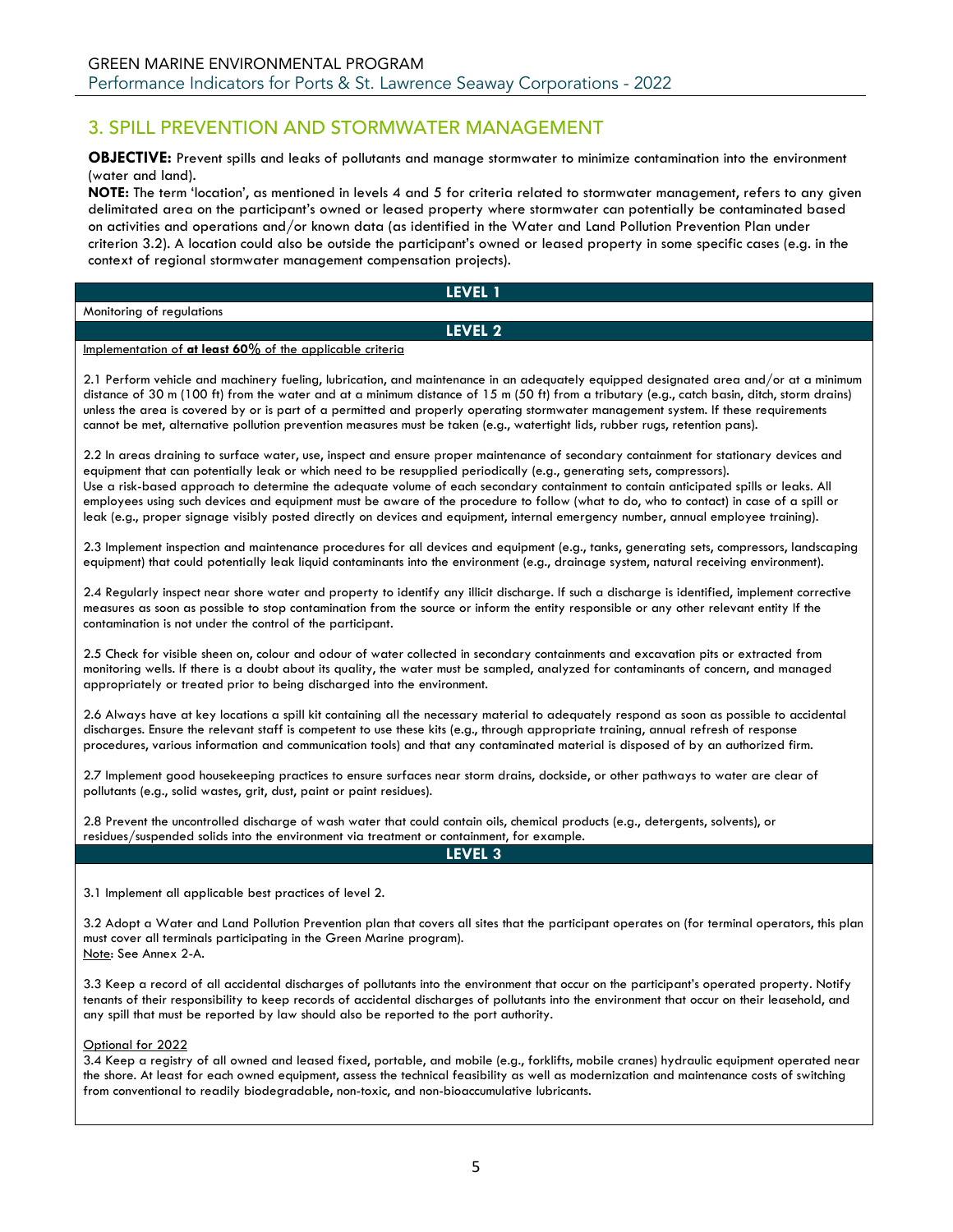4.1 Implement a documented Preventive Inspection and Maintenance program for vehicles and equipment, containers and tanks, and any associated conveyance systems (e.g., conveyor, aboveground piping, transfer hoses) used exclusively for the participant's direct activities and which might release discharges into the environment (fuel, lubricants, etc.). Note: See Annex 2-B.

**AND** fulfill one criteria option that exceeds the participant's regulatory requirements: 4.2 OR 4.3-4.5 OR 4.6

4.2 Develop and adopt a Stormwater Management plan. Note: See Annex 2-C.

#### **OR**

In at least **one** of the participant's locations where stormwater has a potential to be contaminated as defined in the note below the objective:

4.3 Collect and treat stormwater using an appropriate stormwater treatment system.

Note: Stormwater treatment must be adapted to the contaminants present (e.g., catch basins, bioswales, oil separators, hydrodynamic separators, or any other type of simple or complex treatment system).

4.4 Inspect and maintain stormwater treatment systems on a regular basis or according to the manufacturer's specifications to ensure good performance of the systems.

4.5 Sample and analyze treated stormwater routinely to ensure proper functioning of treatment equipment and infrastructure. Samples must be collected following a recognized/approved procedure and analyzed by an accredited laboratory.

#### **OR**

4.6 Develop and deliver local environmental education programs relating to water quality that facilitate community and stakeholder engagement and demonstrate measurable improvements year on year. Improvements could be measured in terms of, for example, outreach (e.g., how many people are being reached with the programs, how are the programs expanding over time) and/or training (e.g., how many training sessions/year, follow up interview feedback on outreach and usefulness of training).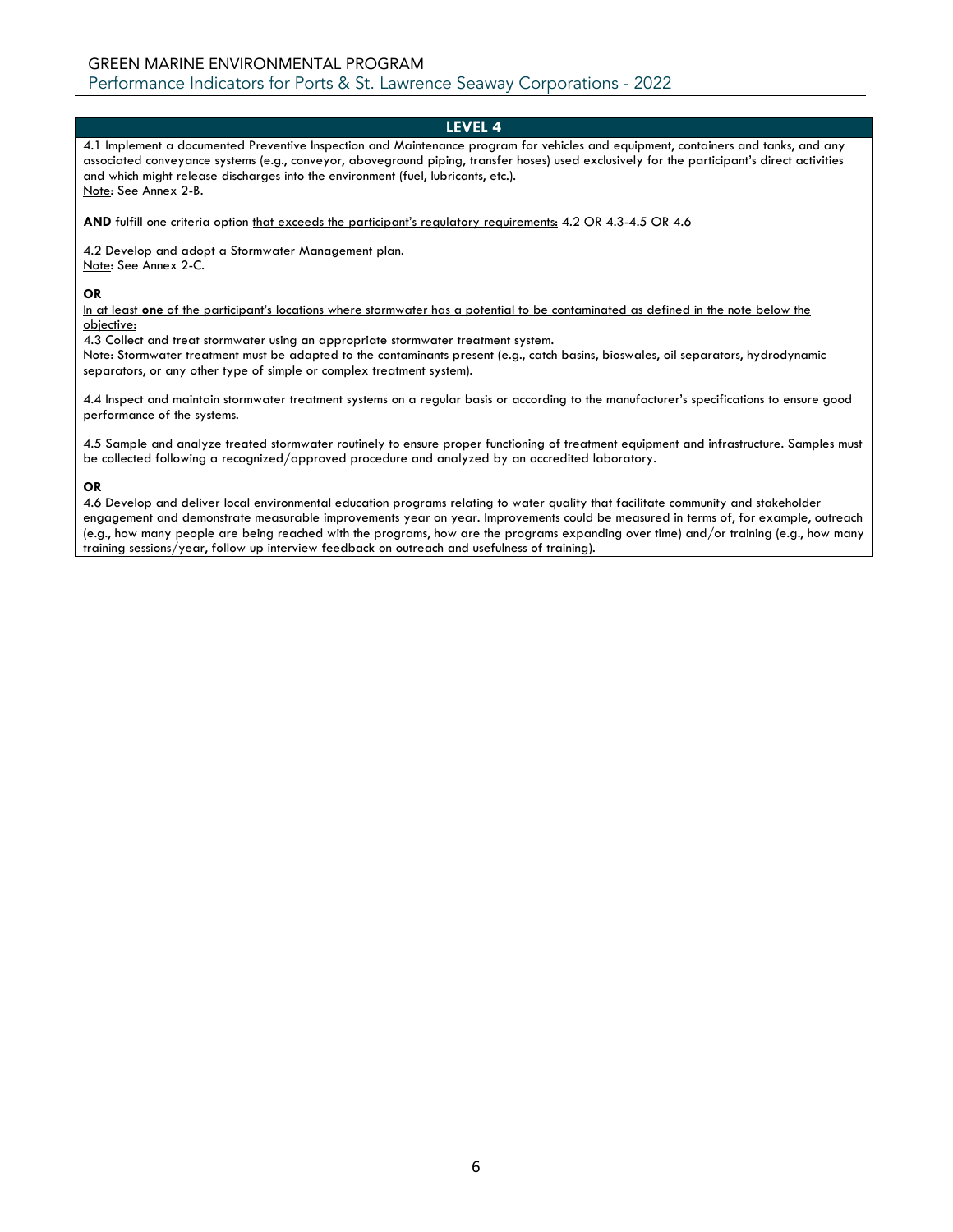5.1 Have secondary containment in place for all fixed and portable outdoor above ground storage tanks and containers (permanent and in transit) that are located within a distance of 30 m (100 ft) from the water and 15 m (50 ft) from any ditch, sewer system, underground stream, etc. This requirement applies to all hazardous products.

Note: Secondary containment includes any measure preventing a spill or a discharge from a primary storage tank or container from entering the environment. The chosen measure(s) and its/their capacity for secondary containment must be able to address a discharge resulting from the most typical failure mode. Acceptable measures include:

- Impervious dikes, berms, or retaining walls;
- Curbing;
- Drainage system;
- Weirs, booms, floating barriers;
- Spill diversion or retention ponds;
- Drip pans or retention pans;
- Sumps or collection systems;
- Double-walled tanks;
- Any other equipment, material, and/or resources to contain the spill or discharge.

5.2 Perform a spill response exercise on a regular basis (at least annually in case of a tabletop exercise, at least every two years for a simulated site-specific drill, including the post-mortem of a spill incident).

Fulfill the following 3 criteria in the **majority** of the participant's locations where stormwater has a potential to be contaminated as defined in the note below the objective:

5.3 Collect and treat stormwater via an appropriate stormwater treatment system. Note: stormwater treatment must be adapted to the contaminants present (e.g., catch basins, bioswales, oil separators, hydrodynamic separators, or any other type of simple to complex treatment system).

5.4 Inspect and maintain stormwater treatment systems on a regular basis and/or according to the manufacturer's specifications to ensure good performance of the systems.

5.5 Sample and analyze treated stormwater routinely to ensure proper functioning of treatment equipment and infrastructure. Samples must be collected following a recognized/approved procedure and analyzed by an accredited laboratory.

AND fulfill one criterion that exceeds the participant's regulatory requirements: 5.6 OR 5.7

5.6 Develop and adopt a Storm Water Management plan. Note: See Annex 2-C.

## **OR**

5.7 Carry out or participate in developing new spill prevention or stormwater treatment technology project within the last three years.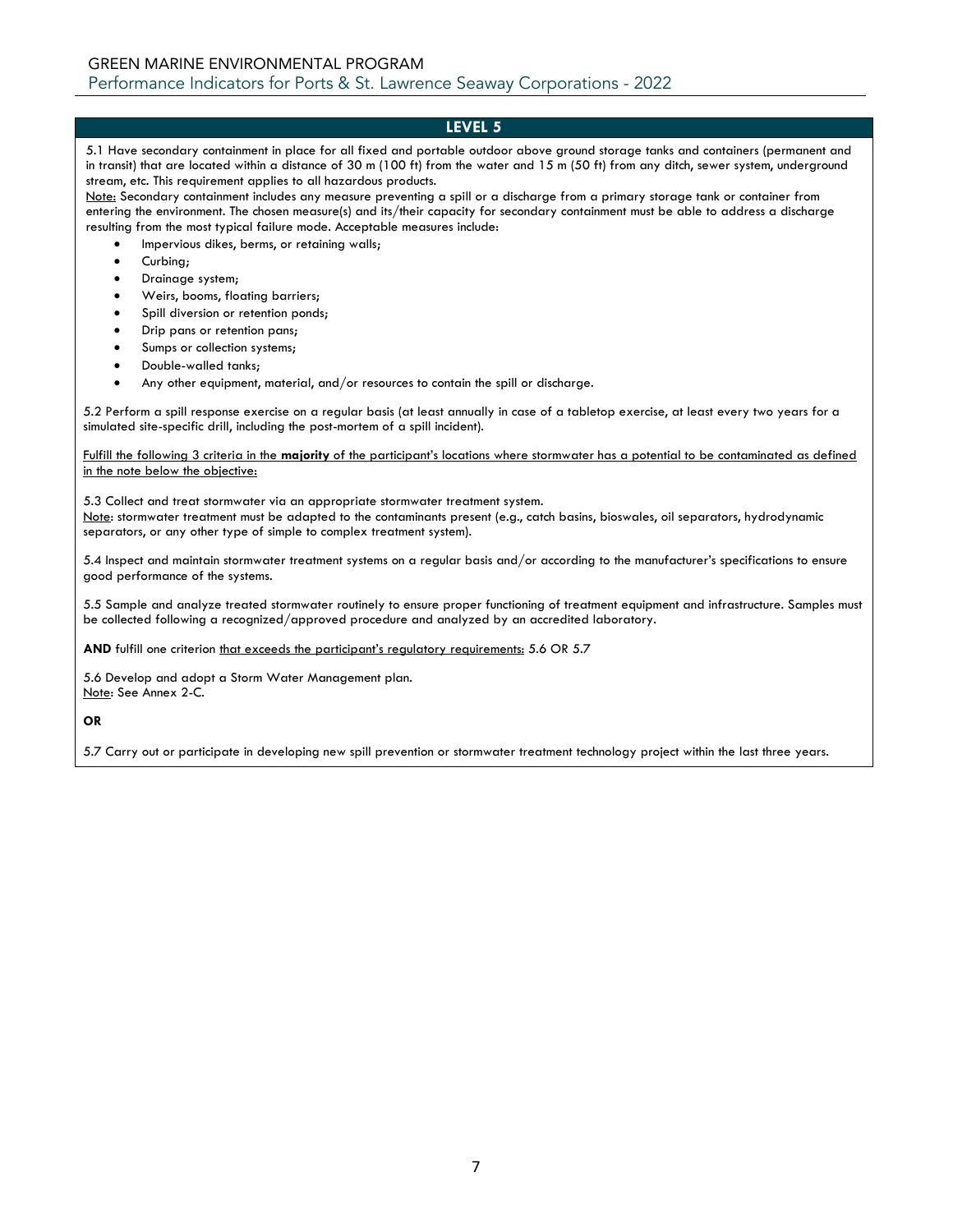# <span id="page-7-0"></span>4. DRY BULK HANDLING AND STORAGE

**OBJECTIVE:** Reduce cargo losses and dust generated during handling, transportation, and storage of dry bulk. **NOTE:** Only applicable to port authorities that operate a dry bulk terminal.

**LEVEL 1** Monitoring of regulations **LEVEL 2** 2.1 Collect cargo residues on the ground as soon as possible using methods that minimize dust generation (e.g. water spraying, vacuum sweeping, etc.). 2.2 Ensure that collected cargo residues are properly stored, recovered and/or disposed of. 2.3 Take measures to prevent water contamination during loading and unloading operations (e.g. use canvas between ships and docks when unloading). 2.4 For outdoor operations, reduce dust dispersion by using one or more of the following methods, but not limited to: spraying a light mist; using screens, air or water curtains and/or drapes; reducing conveyor belt height and speed; keeping outdoor dry bulk piles covered or protected by wind shields as much as possible when they are likely to blow away by the wind or to leach out on to the ground. 2.5 Fit storm drains with screens, baskets, geo-textiles or other devices in order to filter suspended solids found in stormwater runoff and ensure that such devices are cleaned on a regular basis. 2.6 Recover cargo losses under the conveyors. 2.7 Regularly wash vehicles in dedicated areas to avoid dust dispersal on and off-site. **LEVEL 3** 3.1 Adopt a Water and Land Pollution Prevention plan. Note: A model is provided in Annex 2-A. 3.2 Produce an incident report and maintain records for each incident of abnormal dust or discharge accompanied by a detailed analysis of the causes and corrective measures implemented. **LEVEL 4** In the **majority** of the terminals operated by the port: 4.1 Implement a documented Inspection and Preventive Maintenance program targeting dry cargo handling equipment and dust suppression technologies. Note: See Annex 2-B. 4.2 Adopt a procedure framing the management of loading and unloading operations in cases of abnormal dust emissions due to wind. Note: The participant must have in place a procedure or a policy that defines, for each type of cargo, the adverse weather conditions that affect loading and unloading operations, and preventive measures to be taken. Procedures must also include a record of incidents and must be communicated to and systematically applied by concerned staff. 4.3 Conduct a detailed analysis of the loading, unloading, and handling process to identify critical stages, situations, or areas causing dust dispersal and establish a protocol for preventative measures. **LEVEL 5** In **all** of the terminals operated by the port: 5.1 Implement a documented Preventive Maintenance program targeting dry cargo handling equipment and dust suppression technologies. Note: See Annex 2-B. 5.2 Adopt a procedure framing the management of loading and unloading operations in cases of abnormal dust emissions due to wind. Note: The participant must have in place a procedure or a policy that defines, for each type of cargo, the adverse weather conditions that affect loading and unloading operations, and preventive measures to be taken. This procedure must also include a record of incidents and must be communicated to, and systematically applied by, concerned staff.

5.3 Conduct a detailed analysis of the loading, unloading, and handling process to identify critical stages, situations, or areas causing dust dispersal and establish a protocol for preventative measures.

5.4 Use enclosed conveyors or chutes and telescoping arm loaders, operate in a closed circuit, or use other similar equipment to limit dust generation and releases into the environment.

5.5 Use dust suppression, baghouse, screw conveyors, vacuum collecting equipment, or other similar equipment in the handling of fine, granular, or powdery material.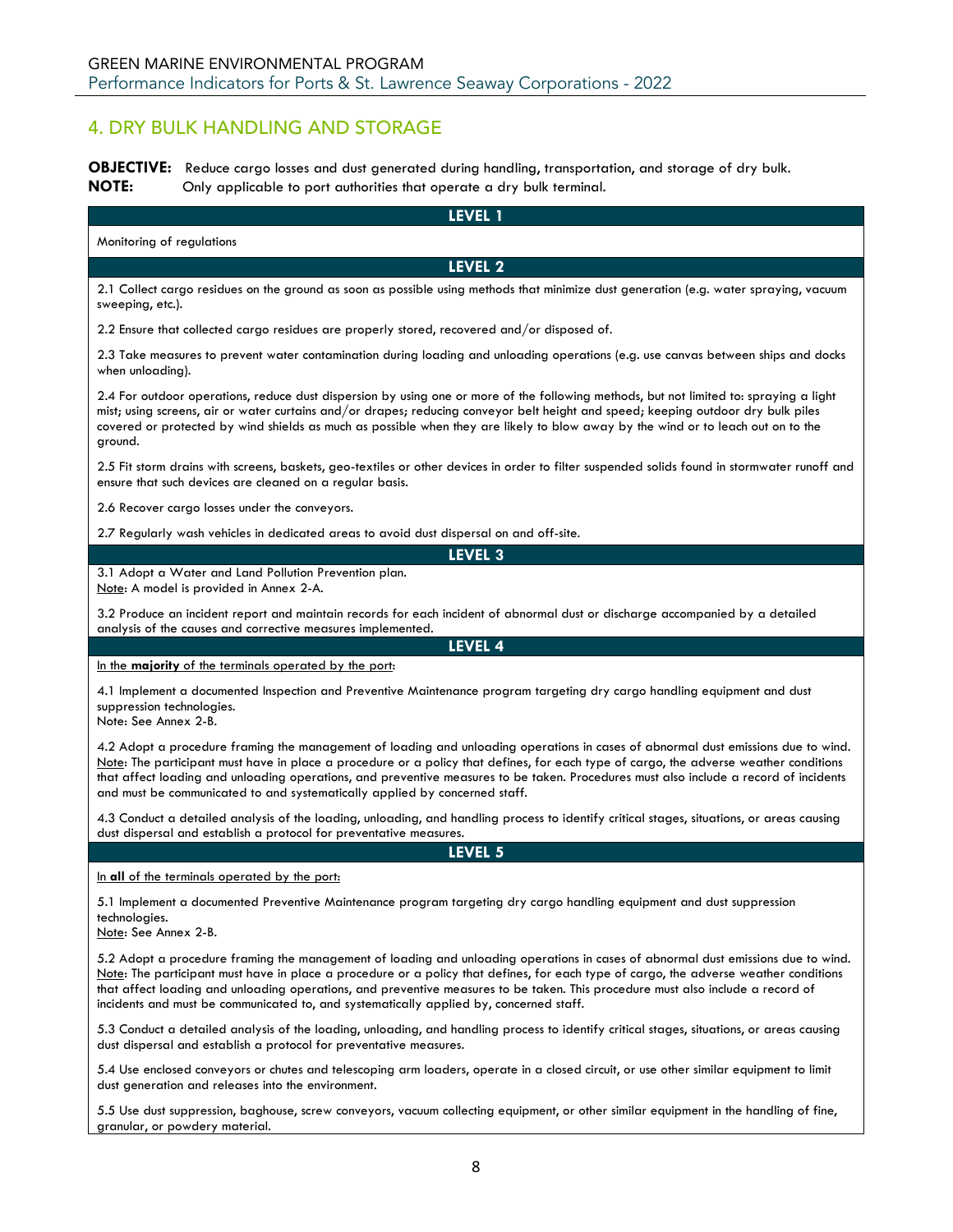# <span id="page-8-0"></span>5. COMMUNITY IMPACTS

**OBJECTIVE:** Reduce the amount of noise, dust, odour, and light to which people residing close to port facilities are exposed.

# **NOTE:**

- This indicator applies to all participants unless they provide reasonable arguments to be exempt (e.g., location in a very isolated place, no nearby community). However, the absence of complaints alone does not constitute a sufficient motive to be exempt of the application of the indicator.
- A criterion applies only if the participant's operations cause the nuisance to which the criterion is related. A nuisance is any factor that has a negative impact on the health or well-being of the people residing close to port facilities.
- The activities covered by the community impacts indicator are limited to those related to commercial shipping and cruise only.

| LEVEL 1                                                                                                                                                                                                                                                                                                 |
|---------------------------------------------------------------------------------------------------------------------------------------------------------------------------------------------------------------------------------------------------------------------------------------------------------|
| Monitoring of regulations                                                                                                                                                                                                                                                                               |
| <b>LEVEL 2</b>                                                                                                                                                                                                                                                                                          |
| Implementation of the majority of applicable criteria:                                                                                                                                                                                                                                                  |
| Noise:<br>2.1 Issue a notice to ships that their sirens are to be used only to ensure safe movement.                                                                                                                                                                                                    |
| 2.2 Adopt operational procedures or take measures limiting the use, or reducing the impact of warning signals, without compromising<br>safety (e.g., use strobe light during nighttime operations, use lynx alarm, adapt the height or direction of the device, adjust the<br>frequency of the signal). |
| 2.3 Take measures to reduce the noise emanating from rail operations at the port (such as rail lubrication, etc.).                                                                                                                                                                                      |
| 2.4 If technically possible, limit idling of vehicles, equipment, and locomotives.                                                                                                                                                                                                                      |
| 2.5 Have a documented process (e.g., purchase policy) for selecting less noisy equipment when buying new equipment.                                                                                                                                                                                     |
| Dust:<br>2.6 Adopt measures to hold back dust on roads (e.g., watering of roads, wet brushing, paving, maintenance of pavement, etc.).                                                                                                                                                                  |
| 2.7 Apply measures to improve the management of bulk cargo storage (e.g., covering cargo that is stored in piles, reducing the height<br>of such piles, moving piles to areas that are less exposed to wind, installing containment walls).                                                             |
| Housekeeping:<br>2.8 Implement cleaning procedures for wharves, driveways, and loading and unloading areas.                                                                                                                                                                                             |
| 2.9 Place marked trash and recycling containers at locations convenient to employees, visitors, and truck operators.                                                                                                                                                                                    |
| 2.10 Cover trash collection areas and containers to avoid dispersion by wind and stormwater.                                                                                                                                                                                                            |
| Traffic/congestion:                                                                                                                                                                                                                                                                                     |

2.12 Have a procedure on bus, truck, or railway traffic management to avoid local congestion (e.g., signboard, traffic coordinator, or checker).

Light:

2.12 Direct lights so they only illuminate the necessary zone.

2.13 Switch off bothersome lighting at a specific time if there are no operations underway.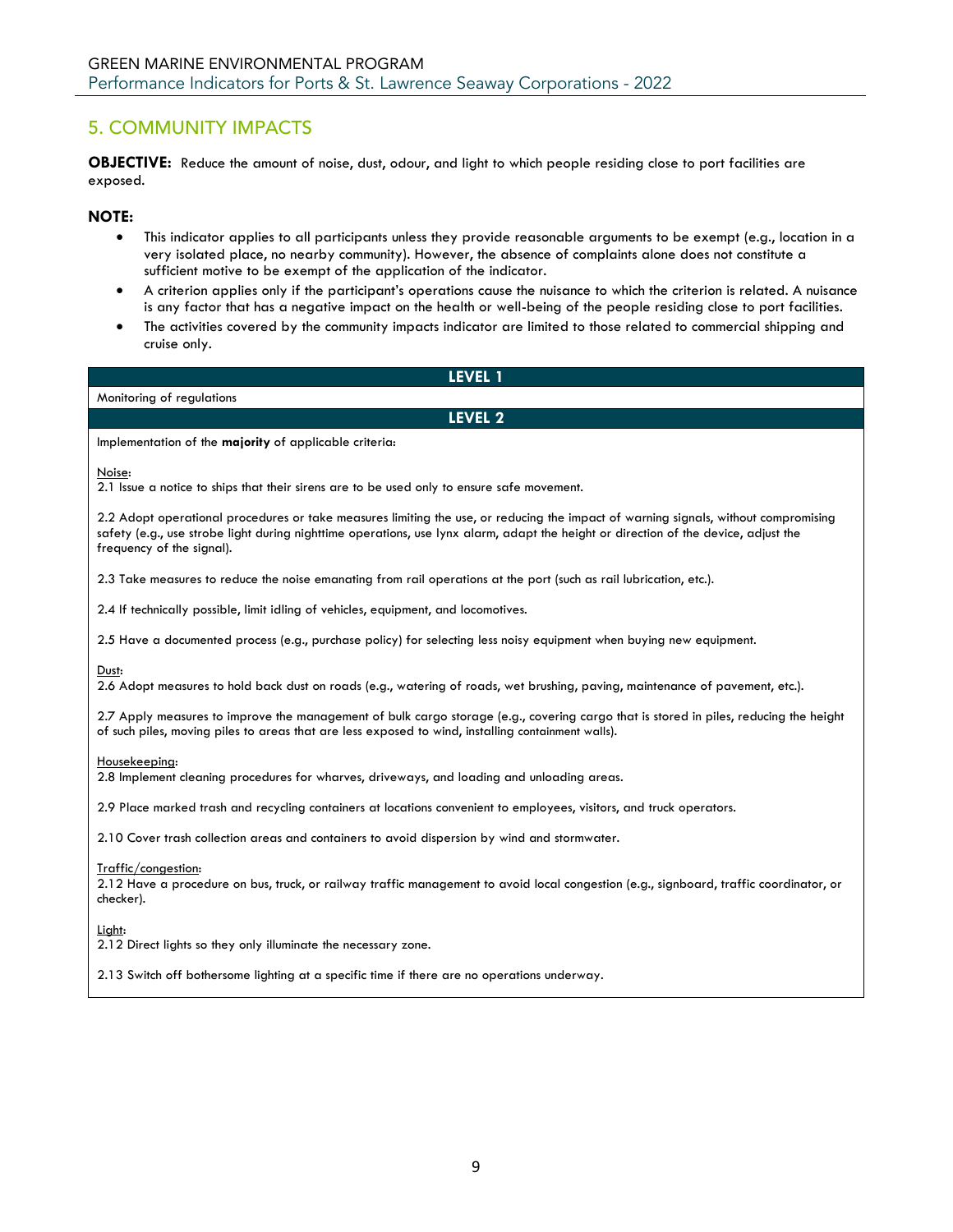3.1 Adopt a plan for managing community issues, which formally incorporates all applicable best practices, set out in level 2. Note: See Annex 3-A.

3.2 Have in place a procedure to verify sound levels of operations on a regular basis (at least annually).

3.3 Have a procedure for evaluating environmental and social aspects of new projects, activities, or types of operations including handling of new products, if there is uncertainty around the potential for environmental and social impacts and where mitigation measures are not known to be effective and established.

Note: Not applicable to projects that are subject to an environmental assessment under existing regulation. Note: See Annex 3-B.

3.4 Establish and implement a nuisance mitigation plan during works and/or operations. Note: For ports, mitigation measures must be systematically part of all service contracts and communicated to tenants.

3.5 Adopt and communicate a policy that deals with noise from vessels at anchor, and/or collaborate with the competent authorities to establish and communicate procedures for dealing with noise from vessels at anchor (e.g., operation of auxiliary or back-up engines, maintenance work).

## **LEVEL 4**

Implementation of the **majority** of applicable criteria:

#### Noise:

4.1 Conduct near real-time monitoring of noise and/or air emissions (dust and/or odours) in the problem areas (e.g., areas located close to residences, subject to frequent complaints or particularly exposed to wind) and have a data monitoring process in place.

4.2 Create screens against sound with the help of sound-reducing trees or walls if appropriate.

4.3 Install silencer, muffler, timer, or another device to reduce noise from noisy equipment or cover with sound-insulating material.

#### Dust:

4.4 Implement mitigation measures (e.g., canvas, tarpaulins, curtains, or other equivalent control barriers) during spray painting and blasting operations to prevent the dispersal of dust and aerosol particles by the wind.

4.5 Collect and confine spent abrasives and debris (after blasting to dock-bottom/yard grounds) to avoid dispersion by wind and stormwater (e.g., cover piles or use covered containers).

#### Light:

4.6 Install fixtures that optimize lighting and reduce light pollution when replacing fixtures or during new projects.

4.7 Evaluate existing lighting plans and take effective measures to optimize lighting and reduce impacts.

#### Nuisance mitigation:

4.8 Install green corridors (e.g., dune system), vegetated or recreational areas (e.g., tree alley, parks) between operating site and residential area if appropriate.

4.9 Have a procedure or system in place that optimizes truck movements to manage congestion and mitigate other associated issues.

**LEVEL 5**

5.1 Implement all applicable criteria listed in Level 4.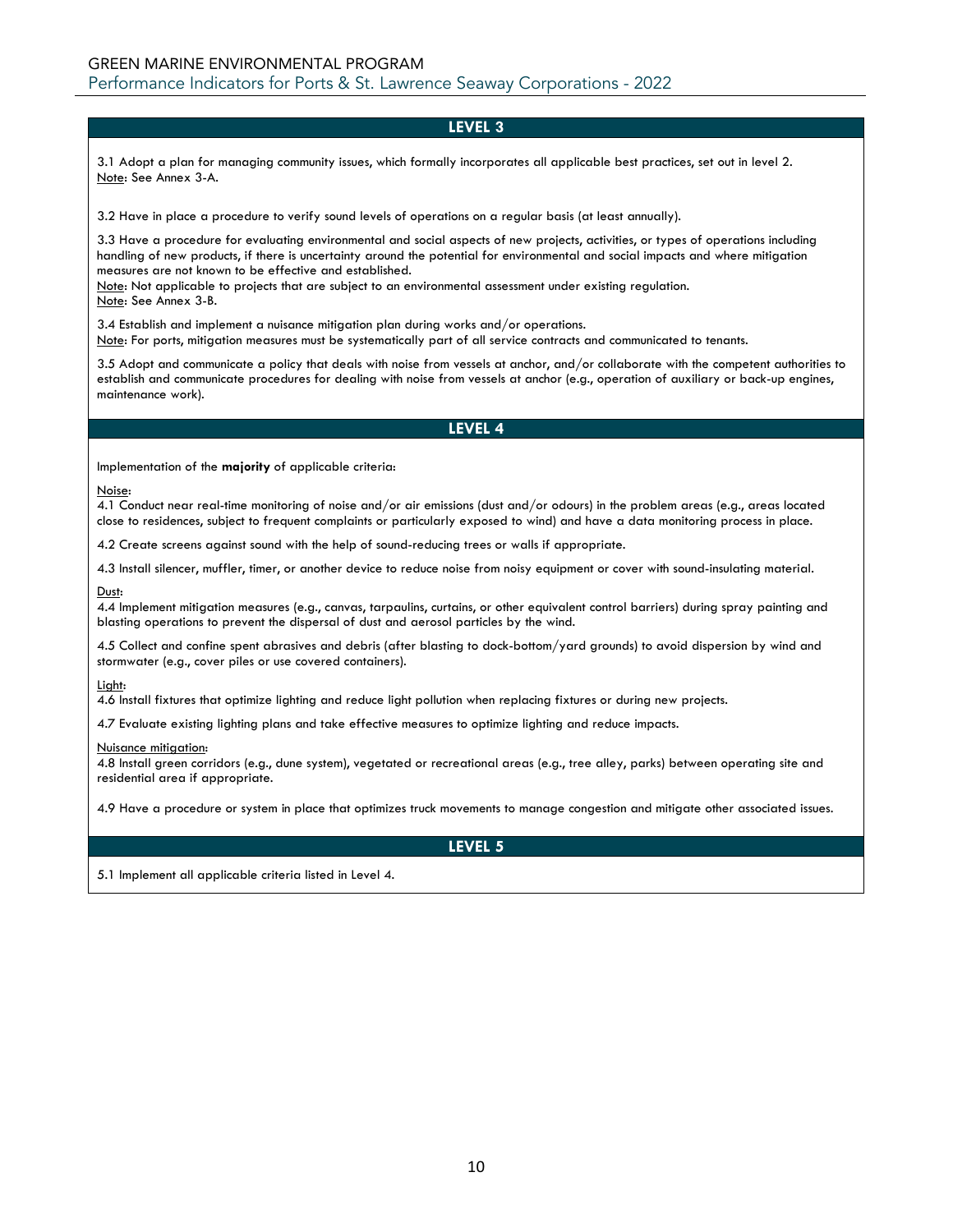# <span id="page-10-0"></span>6. ENVIRONMENTAL LEADERSHIP

**OBJECTIVE:** Recognize the significant influence of port authorities and Seaway corporations as landowners and/or managers over the environmental practices of their tenants and/or users.

| LEVEL 1                                                                                                                                                                                                                                                                                                                                                                                                                                                                                       |
|-----------------------------------------------------------------------------------------------------------------------------------------------------------------------------------------------------------------------------------------------------------------------------------------------------------------------------------------------------------------------------------------------------------------------------------------------------------------------------------------------|
| 1.1 Reach level 2 for at least one other performance indicator in the program.                                                                                                                                                                                                                                                                                                                                                                                                                |
| LEVEL 2                                                                                                                                                                                                                                                                                                                                                                                                                                                                                       |
| 2.1 Reach level 2 for at least 2 other performance indicators of the program.                                                                                                                                                                                                                                                                                                                                                                                                                 |
| AND fulfill one of the following 3 criteria:                                                                                                                                                                                                                                                                                                                                                                                                                                                  |
| 2.2 At least one of the participant's eligible tenants is a Green Marine participant.<br>Note: An "eligible tenant" is a tenant located within the participant's boundaries that could potentially become a participant of the Green Marine<br>Environmental Program.<br><b>OR</b>                                                                                                                                                                                                            |
| 2.3 Write and publicly communicate an environmental policy.<br><b>OR</b>                                                                                                                                                                                                                                                                                                                                                                                                                      |
| 2.4 Develop and update annually a section on the company's public website presenting an overview of the Green Marine program and the<br>company's latest performance results.<br>Note: Green Marine offers assistance to participants in developing the content.                                                                                                                                                                                                                              |
| LEVEL 3                                                                                                                                                                                                                                                                                                                                                                                                                                                                                       |
| 3.1 Include environmental clauses in all new leases and contracts.<br>Fulfill one of the following 4 criteria:<br>3.2 At least 25% of the participant's eligible tenants are Green Marine participants.<br>Note: The participant may also use, for reference, the tonnage handled by tenants that are participants to the Green Marine environmental<br>program.<br><b>OR</b><br>3.3 Implement a voluntary system that encourages tenants to establish environmental objectives.<br><b>OR</b> |
| 3.4 Undergo an internal or external audit at least every 5 years to verify the environmental compliance of all operations.<br>Note: Any non-compliances found should be rectified, when possible, within the following year. Otherwise, an action plan with a timeline<br>should be developed.<br><b>OR</b>                                                                                                                                                                                   |
| 3.5 Actively participate in social and/or environmental community activities every year (e.g. shoreline clean-up operations, tree-planting<br>campaigns, scholarships, educational activities, open houses, port days, etc.).<br>Note: Active participation is defined as the provision of support by the participant, whether through financial means, human resources,<br>and/or material/equipment.                                                                                        |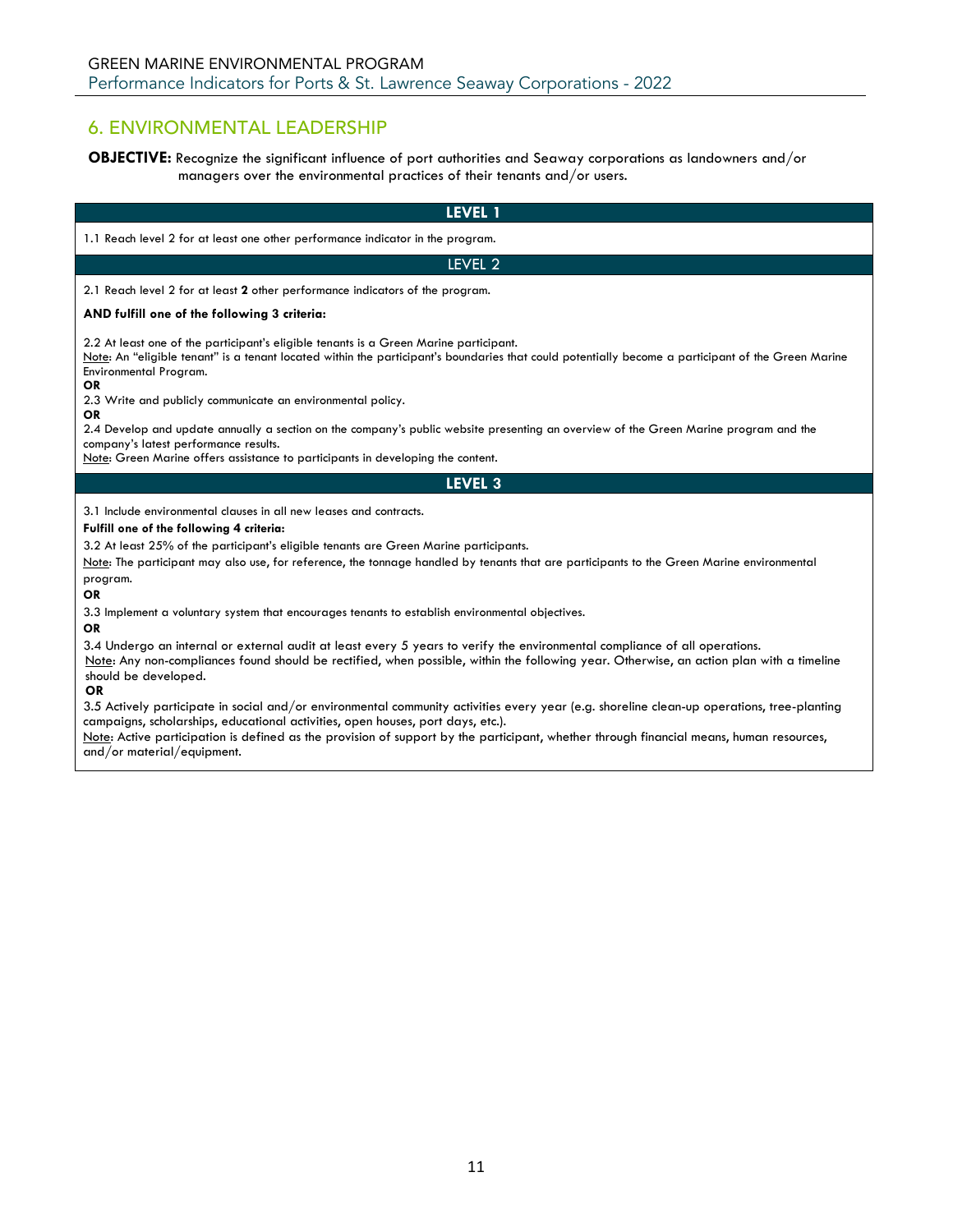#### **Fulfill at least 4 of the following criteria:**

4.1 More than 50% of the participant's eligible tenants are Green Marine participants.

Note: The participant may also use, for reference, the tonnage handled by tenants that are participants to the Green Marine environmental program.

4.2 Use 1% or more of annual operating revenues to finance environmental or social projects linked to the participant's environmental footprint.

4.3 Finance or make donations of at least 1% of annual operating revenues to environmental projects.

4.4 Use a variable fee schedule based on the environmental participation of users (e.g., a variable fee schedule based on the environmental certification obtained by ships or on the type of fuel used by ships).

4.5 Implement an environmental management system (e.g., ISO 14000).

Note: At level 4, certification is not mandatory if the participant can demonstrate that all the elements of an environmental management system are in place. At level 5, certification is mandatory.

4.6 Publish an annual report providing details of the participant's environmental performance.

Note: The report must follow a recognized standard, such as the Global Reporting Initiative's Reporting Guidelines.

4.7 Complete a project within the last five (5) years that provides public access to shorelines.

4.8 Complete a project within the last five (5) years that restores natural habitats (must not be linked to a mandatory compensation measure).

4.9 Convert at least 50% of the participant's fleet of road vehicles to more environmentally friendly technologies (high-renewable-content fuels, hybrids, etc.).

Note: High-renewable-content fuels must contain more than 5% renewable content.

4.10 Introduce innovative or exemplary technologies or projects, within the last five (5) years, aimed at significantly reducing the environmental footprint of the port or seaway's activities (e.g., shore power programs, development of renewable energy).

4.11 Any other comparable measure accepted by Green Marine.

Note: The project must have been started (e.g., installation of equipment, final investment decision, etc.) during the last three (3) years. Note: See Annex 4-A.

4.12 Implement a sustainable infrastructure management framework, such as *Envision*, in the development process of infrastructure projects.

**LEVEL 5**

5.1 Fulfill at least two additional criteria listed in level 4.

5.2 Attain an average that is equivalent to level 4 with respect to the program's other performance indicators.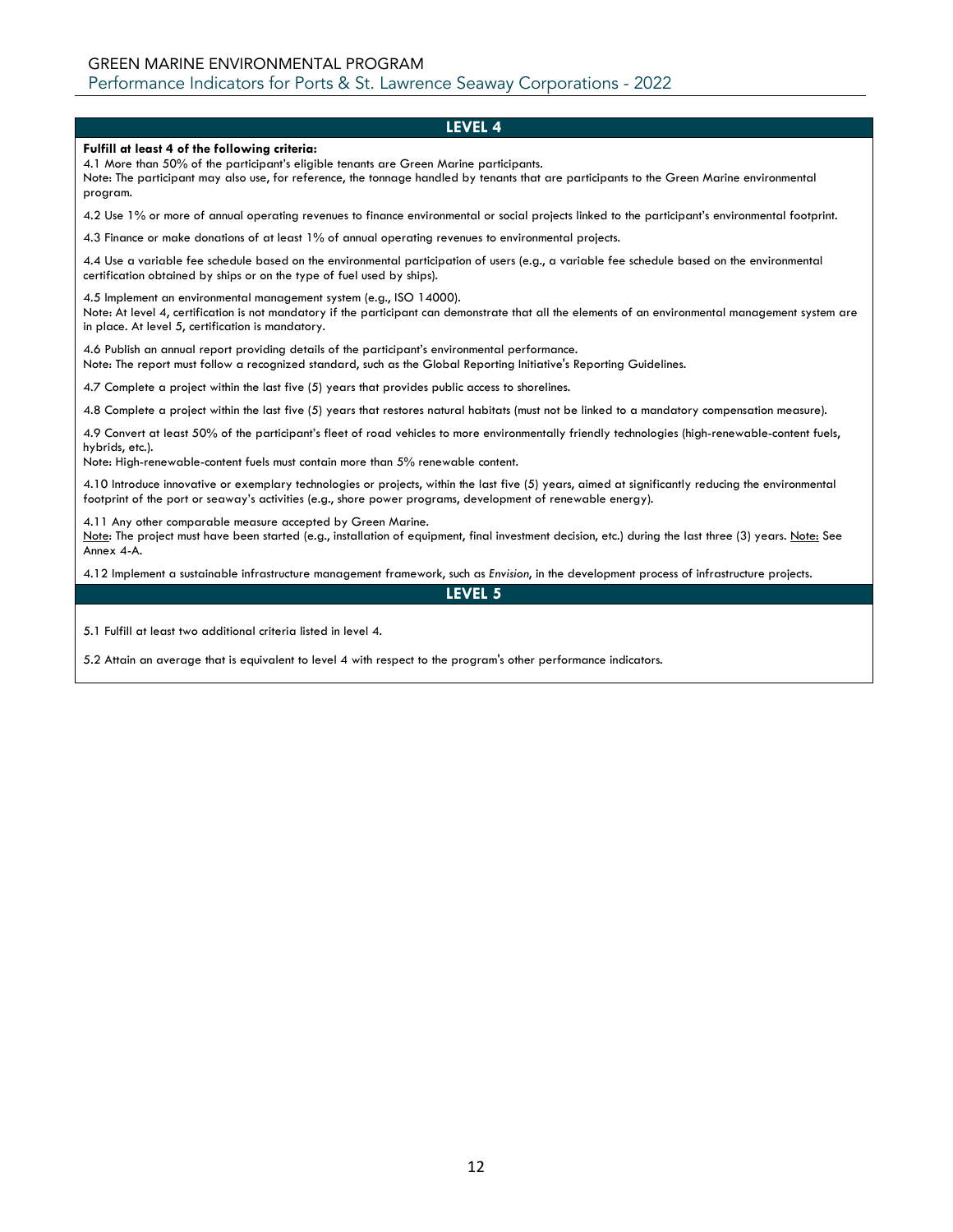# <span id="page-12-0"></span>7. WASTE MANAGEMENT

**OBJECTIVE:** Increase waste diversion and reduce at source the waste arising from administrative activities and site operations.

| LEVEL 1                                                                                                                                                                                                                                                                                                                            |
|------------------------------------------------------------------------------------------------------------------------------------------------------------------------------------------------------------------------------------------------------------------------------------------------------------------------------------|
| Monitoring of regulations                                                                                                                                                                                                                                                                                                          |
| LEVEL 2                                                                                                                                                                                                                                                                                                                            |
| Implementation of the majority of applicable criteria:                                                                                                                                                                                                                                                                             |
| 2.1 Equip offices, workspaces, and facilities with recycling bins, including for used batteries, cartridges, and fluorescent light bulbs, and make<br>sure they are strategically located and appropriately labelled.                                                                                                              |
| 2.2 Install clear signage for waste disposal on port or terminal property.                                                                                                                                                                                                                                                         |
| 2.3 Provide training and/or educate staff on established garbage management procedures and hierarchy (Reduce, Reuse, Recycle, Valorize<br>- as in to add value - and Eliminate), including on procedures for handling and disposing of hazardous waste.                                                                            |
| 2.4 Encourage the use of 1) reusable, 2) recyclable and 3) compostable supplies (e.g. reusable dishes, etc.).                                                                                                                                                                                                                      |
| 2.5 Encourage staff to adopt sustainable paper use practices (e.g. reduce overall printing and copy paper consumption, double-sided<br>printing, use post-consumer recycled paper, reuse and recycle paper, etc.).                                                                                                                 |
| 2.6 Promote and encourage tenants, users, contractors, and/or clients to minimize waste and to recycle.                                                                                                                                                                                                                            |
| 2.7 Gather information from the local service provider/waste hauler in order to have a better understanding of the relative costs and the<br>environmental benefits related to the disposal of waste, recycling, and organics.                                                                                                     |
| 2.8 Eliminate or limit the use of plastic straws, plastic bottles, single-use coffee cups, and any other similar items in the administrative office.                                                                                                                                                                               |
| Operating ports only:<br>2.9 Reuse and/or recycle as much as possible dunnage, lining, and packaging material, where compliant with federal and/or state wood<br>packaging import regulations.                                                                                                                                     |
| Ports operating dry bulk terminals (2.10, 2.11, 2.12):<br>2.10 Adopt procedures to minimize the amount of cargo residues left on board the ships.                                                                                                                                                                                  |
| 2.11 Facilitate the discharge of solid bulk cargo residues ashore, including hold sweepings.                                                                                                                                                                                                                                       |
| 2.12 Recover as much as possible off-specification products (i.e., products captured in stormwater sumps and effluent treatment works) or<br>reintroduce them into the handling process.<br>Note: Not applicable to terminals that handle multiple dry bulk products because of cross-contamination risks.                         |
| LEVEL <sub>3</sub>                                                                                                                                                                                                                                                                                                                 |
| 3.1 Implement all applicable best practices listed at level 2.                                                                                                                                                                                                                                                                     |
| Fulfill one of the following 2 criteria:                                                                                                                                                                                                                                                                                           |
| 3.2 Produce an annual inventory of all waste being generated during the participant's direct activities (administrative and/or site operations).                                                                                                                                                                                   |
| <b>OR</b>                                                                                                                                                                                                                                                                                                                          |
| 3.3 Conduct a waste audit every five (5) years to identify the types and amount of waste being generated during the participant's direct<br>activities (administrative and/or site operations).<br>Note: The inventory or audit does not include waste generated from demolition or construction projects.<br>Note: See Annex 5-A. |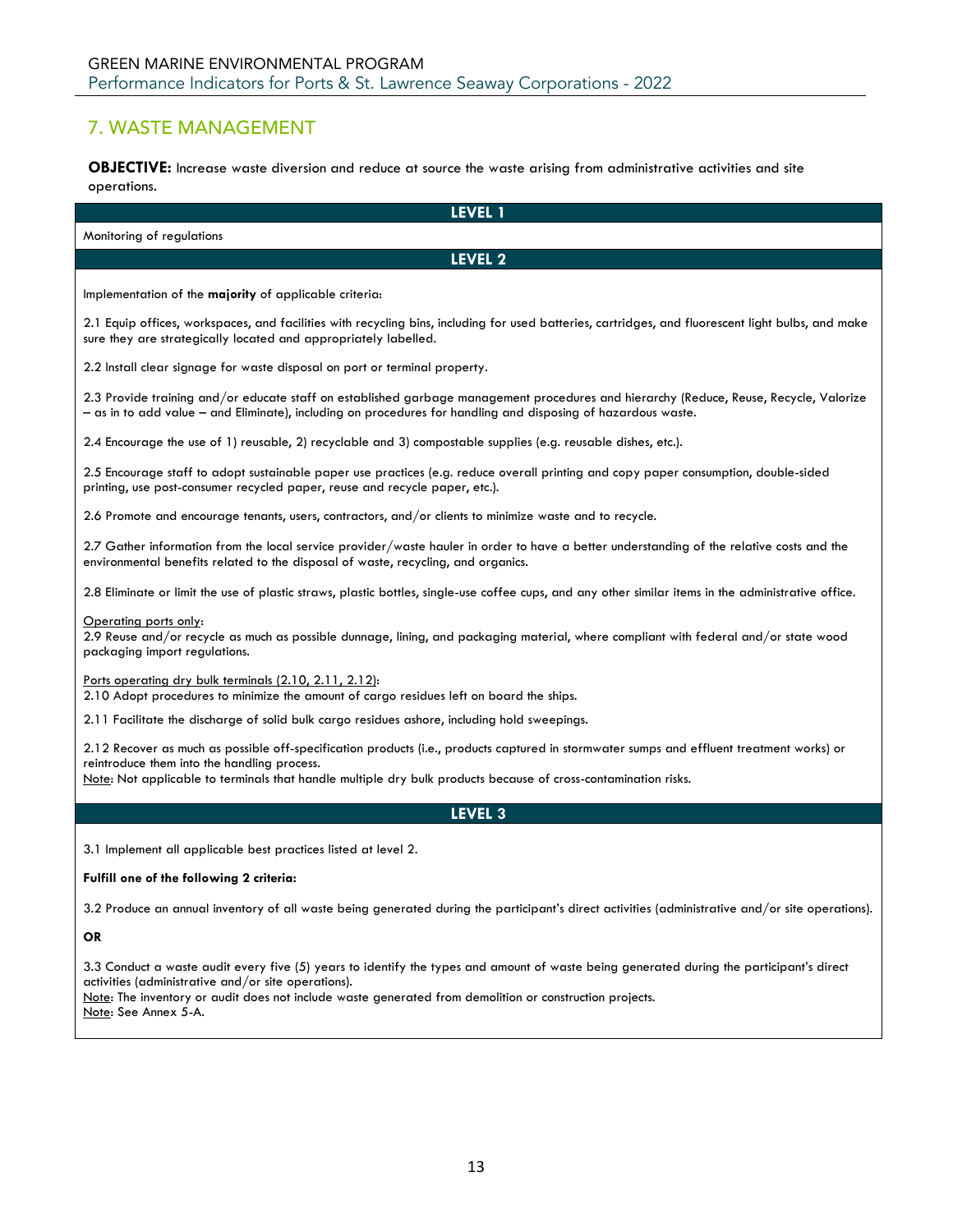4.1 Adopt an environmentally preferable purchasing policy that encourages sustainable purchasing practices (e.g., products using less packaging, reusable/recyclable/compostable products, products with post-consumer recycled content, circular economy products).

4.2 Conduct a waste audit every five years to identify the types and amount of waste being generated during the participant's direct activities (administrative and/or site operations).

Note: The waste audit does not include waste generated from demolition or construction projects. Note: See Annex 5-A.

4.3 Based on the results from the waste audit, adopt and implement a Waste Management and Reduction plan that describes the participant's waste management practices and procedures, including all applicable best practices of levels 2 and 3. The plan must also define measurable waste reduction, recycling, and/or diversion rates and identify practices and strategies to achieve these rates. Note: Each participant defines its own "normalizer" to take into account fluctuations in port activities (e.g. per capita, per ton, per vessel, etc.). Note: See Annex 5-B.

4.4 Adopt and implement formal procedures for reducing, reusing, recycling, and valorizing and/or properly disposing waste generated during construction, excavation, and demolition work (e.g., cement, concrete, bricks, gypsum, wool, asphalt, wood, steel, and other metals, etc.). These procedures must be included in all construction, demolition, and excavation projects.

#### **LEVEL 5**

5.1 Demonstrate continual achievement in waste diversion and reduction at source in line with the objectives established in the Waste Management and Reduction plan.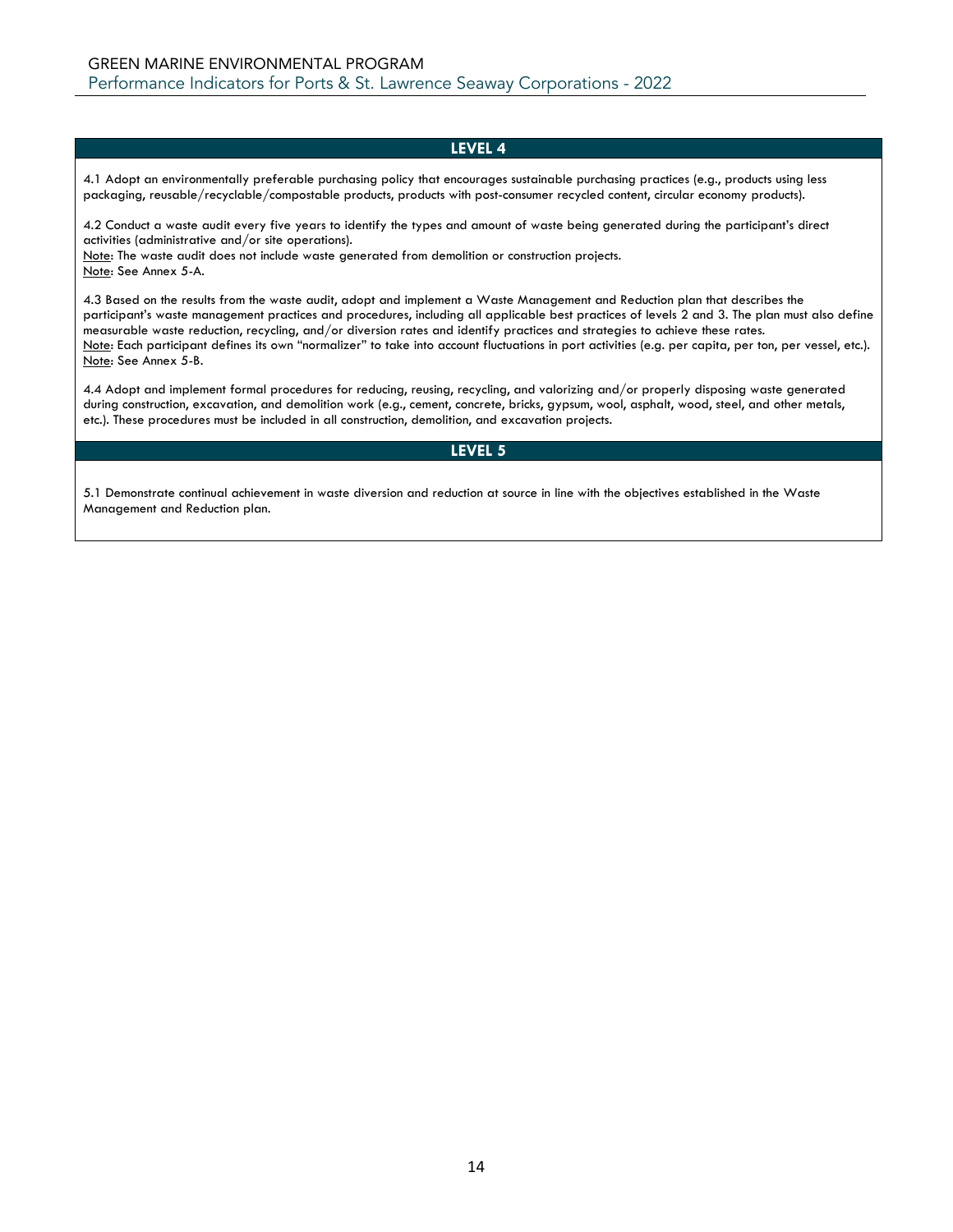# <span id="page-14-0"></span>8. UNDERWATER NOISE

# **OBJECTIVE**

Manage underwater noise sources during ongoing activities, development/construction, and/or port maintenance activities to reduce impacts to marine mammals.

# **NOTES:**

- Green Marine recognizes that underwater noise may potentially impact a broader range of acoustic species than just marine mammals. While the initial objective of this indicator covers marine mammals, future development may expand the scope.
- Applicable only for ports located on salt water.

| LEVEL1                                                                                                                                                                                                                                                                                                                           |
|----------------------------------------------------------------------------------------------------------------------------------------------------------------------------------------------------------------------------------------------------------------------------------------------------------------------------------|
| Monitoring of regulations                                                                                                                                                                                                                                                                                                        |
| LEVEL 2                                                                                                                                                                                                                                                                                                                          |
| Fulfill 3 of the 4 following criteria:                                                                                                                                                                                                                                                                                           |
| 2.1 Promote and raise awareness of tenants and ship operators calling at the port about the issue of underwater noise by distributing<br>pertinent information on the effects of underwater noise on marine mammals and sensitive areas.                                                                                         |
| 2.2 Promote the provision of marine mammal sightings data from a stewardship program with a publicly available database (in<br>Canadian and US waters) through a logbook program or a recognized application (like Whale Alert and Whale Report) to port users,<br>pilots' associations, and ship operators calling at the port. |
| 2.3 Summarize current knowledge to understand target species, to identify sensitive habitats, and to understand the port activities' zone<br>of impact. For example, this may inform vessel traffic management (potentially including vessel routing and/or speed).                                                              |

2.4 Require the services of a trained and experienced marine mammal observer (MMO) during port-related in-water construction or during on-land construction work (below high water) that is known to increase significantly the underwater noise soundscape. Note: This criterion is only applicable for ports or port tenants having ongoing construction work. The decision of requiring services of MMO should be based on seasonality, presence of endangered species, and sensitive areas.

## **LEVEL 3**

3.1 Implement all applicable criteria listed at Level 2.

3.2 Develop and adopt an Underwater Noise Mitigation and Management plan (UNMMP), which incorporates a range of noise reduction/mitigation options and best practices/operating procedures for both acute and chronic noise-generating activities including construction and shipping. Note: See Annex 6-A

# **AND fulfill one of the following 2 criteria:**

3.3 As part of the UNMMP, establish an ambient underwater noise monitoring program, analyze and archive the data to understand local ambient underwater noise conditions.

Note: The program, which is developed in collaboration with a bioacoustician or a specialized firm, would specify the objectives, method, location, and frequencies for monitoring. If the port is planning construction or operational changes, additional noise measurements (using the same protocols) should be done to measure trends in ambient noise.

#### **OR**

3.4 Offer a recognition program to ship owners for vessel noise reductions. Note: For example, ship owners could be recognized for hull and propeller maintenance.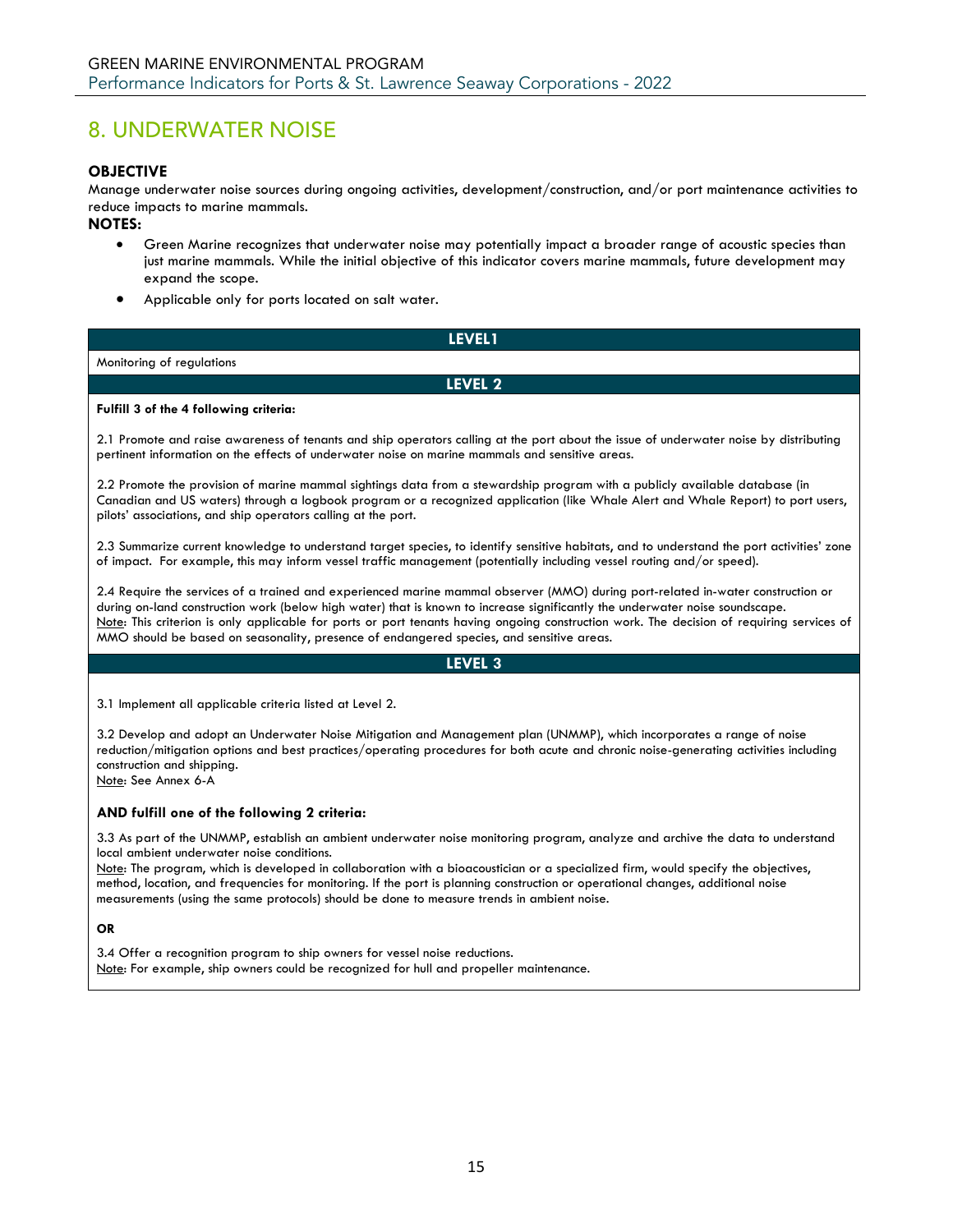4.1 Implement all applicable criteria listed at Level 3.

4.2 Develop and incorporate targets for underwater noise reduction into the UNMMP in port waters and to the extent possible. These targets should be developed with the help of information obtained from the noise monitoring program. Note: This strategy would include a methodology to measure progress achieved in order to reduce underwater noise generated by the port and set realistic targets for noise reduction.

#### **AND fulfill one of the following 3 criteria:**

4.3 Develop an incentive program for ship owners who implement vessel noise mitigation measures. Note: For example, this program could offer a discount/berthing fee reduction to vessels that have a notation for underwater radiated noise from a recognized classification society.

#### **OR**

4.4 Establish an in-situ acoustic monitoring system to collect relative source level of individual ships. This data should be shared with ship owners.

Note: A specific protocol will have to be developed in order to collect valuable data. This criterion is linked with criterion #4.2 from the underwater noise indicator for ship owners.

#### **OR**

4.5 Support/collaborate on scientific research that includes the measurement of underwater radiated noise. Note: Projects done within the past 5 years can be considered to fulfill this criterion.

# **LEVEL 5**

5.1 Implement 4 of the 5 applicable criteria listed at Level 4.

5.2 Meet reduction targets on underwater noise.

5.3 Demonstrate continual improvement in implementing the Underwater Noise Mitigation and Management plan to utilize noise reduction solutions and technologies that reduce underwater noise.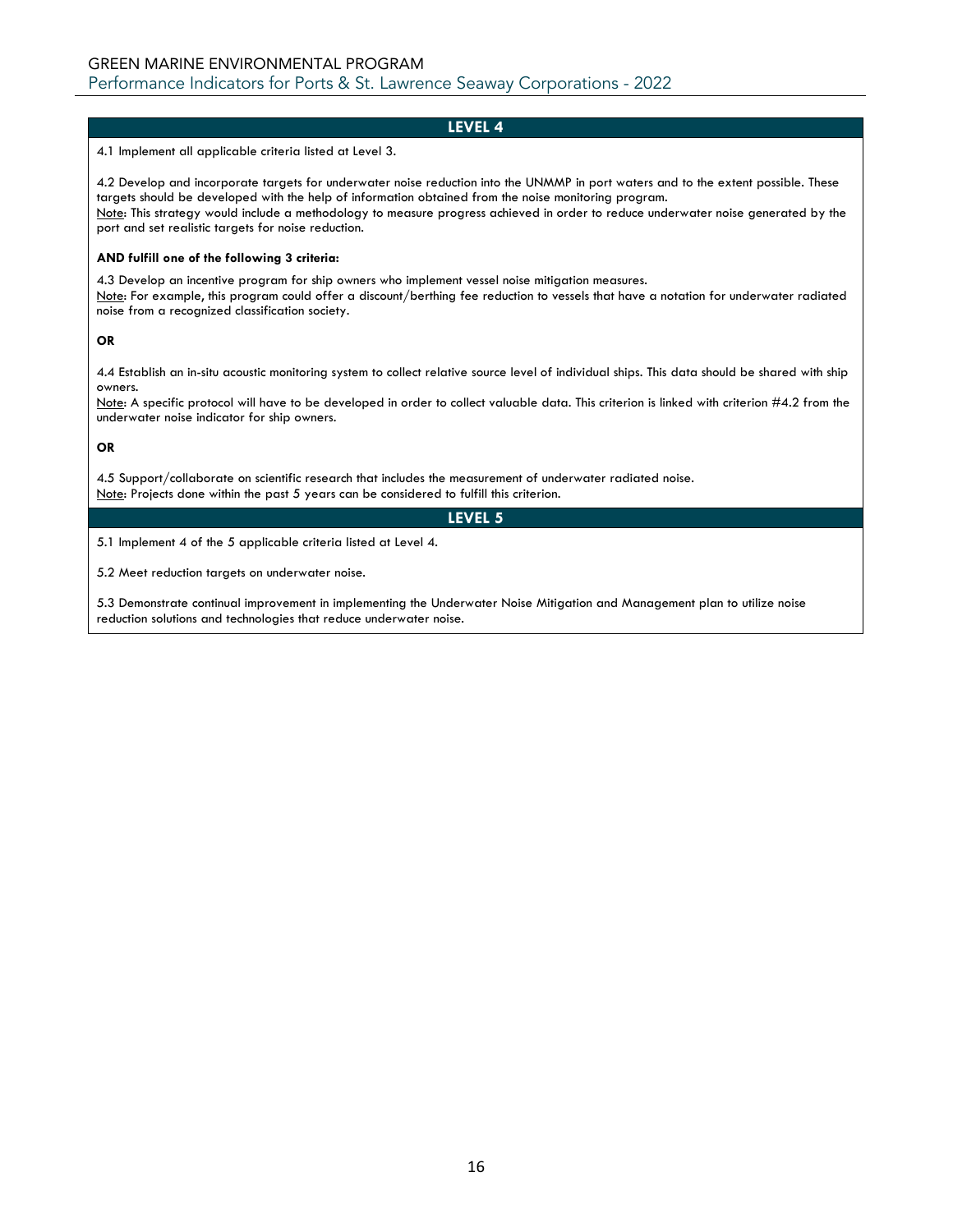# <span id="page-16-0"></span>9. COMMUNITY RELATIONS

# **OBJECTIVE**

Maintain or improve the quality of relations with the various community stakeholders through open and transparent communications.

**Definition of 'community' in the present context**: Local stakeholders affected by the participant's activities.

## **NOTES:**

- In the Constitution of Canada, issues relating to Indigenous Peoples take on a particular dimension that affects the notion of the nations that constitute them. Consequently, Indigenous Peoples are not considered as stakeholders and specific rules may apply regarding their consultation. Under the Green Marine's voluntary program, and more specifically for this indicator, the Indigenous Peoples concerned are considered by the participant within the broader group in the same way as the stakeholders identified by the latter. For practical purposes, therefore, Indigenous Peoples are included in the list of examples of indicator stakeholders (criterion 2.3). However, depending on the context of each participant and where this may apply in the implementation of the criteria, participants are encouraged to consider Indigenous Peoples as distinct from other stakeholders.
- For this indicator, General Annex 7-A should be consulted to ensure the proper implementation of the criteria. This appendix contains additional information (rationales, examples of justification documents for external verification, precision of the requirements, implementation options and certain definitions) to help participants properly interpret the criteria and guide them with the implementation of these criteria.

# **LEVEL1**

Monitoring of regulations

**LEVEL 2**

2.1 Make available/post a telephone number of, or redirect calls to, the authority in charge of receiving inquiries and concerns (including complaints) related to the participant's activities.

2.2 Develop and implement a documented procedure to keep track of and respond to inquiries and concerns (including complaints). As appropriate, dedicate a person to respond and/or be dispatched to the site in a timely fashion, implement and monitor corrective measures and readjust as needed.

2.3 Identify, locate, and update the participant's network of local stakeholders (e.g. employees, tenants, residents, Indigenous Peoples, NGOs, municipalities/towns, governmental and environmental organizations, suppliers).

2.4 Regularly monitor media posts about the participant's activities.

2.5 Communicate information about the participant's activities and operations using at least two communication means. For example:

- a) Twitter, Facebook, or Instagram;
- b) LinkedIn;
- c) TV;
- d) YouTube;
- e) Radio or podcast;
- f) Webpage with community related content;
- g) Local newspapers;
- h) Newsletter; or
- i) Magazine.

2.6 Incorporate in the applicable policies or value statement of the company the commitment of senior management to maintain and improve the quality of community relations.